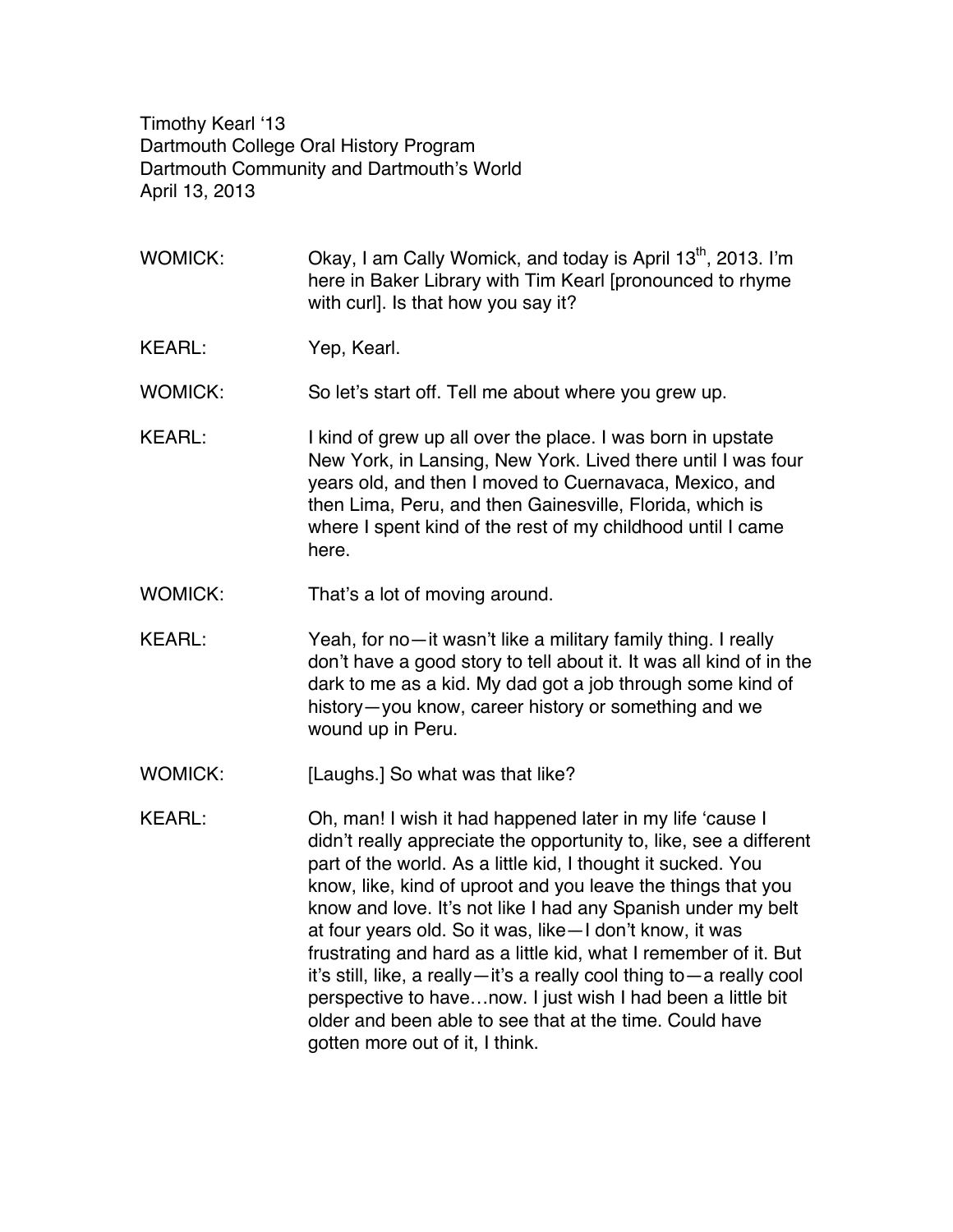- WOMICK: Yeah. So what sort of schools did you attend, growing up, with all that moving around?
- KEARL: So in Mexico I was, like, homeschooled for maybe, like, six months and attended an international school in Peru that was taught half in Spanish, half in English. And I think—it was populated mostly by, like, international families and, like, middle- and upper-class Peruvian families who wanted, I think who wanted their kids to have sort of a—probably just have, like, some English background or something, 'cause I don't think, at least when we were there in, like, the mid-'90s, I don't think people who were, like, well off in Peru maybe wanted to stay around in Peru. It was kind of a dangerous place. But I've heard good things recently. Heard good things about Lima, Peru recently. It's on the up and up.
- WOMICK: Think you ever might go back there?
- KEARL: Actually, I didn't for a long time. I didn't really have—I didn't have anything to, like, to go back *to* there. And I guess I just had an idea of Lima in my mind as, like, a very—I don't know, like a kind of scary, dirty place. But that was—for no good reason. I don't know. Like I said, people that I've talked to since then who actually—who've been to Lima very recently, like, rave about it, so I guess I have to see for myself. I don't know.
- WOMICK: So how'd you end up at Dartmouth?
- KEARL: I wanted—I guess I want to go to a school that at least advertised itself as, like, a liberal arts college. But as a high schooler, I had—I definitely was in love with the idea of the Ivy League. You know, that's maybe not a very satisfying answer, but there was, like, in my mind, like, intellectual prestige associated with it. You know, this was like where you'd be, like, surrounded by kind of the best and the brightest, and I really wanted *that* out of college. And Dartmouth in particular was, like,—it was open to me not knowing what the hell I wanted to study, you know, starting off. So sort of process of elimination. Those were my criteria. [Laughs.] I don't know. Yeah, I guess that's—
- WOMICK: Did you visit any other colleges, or was Dartmouth your choice?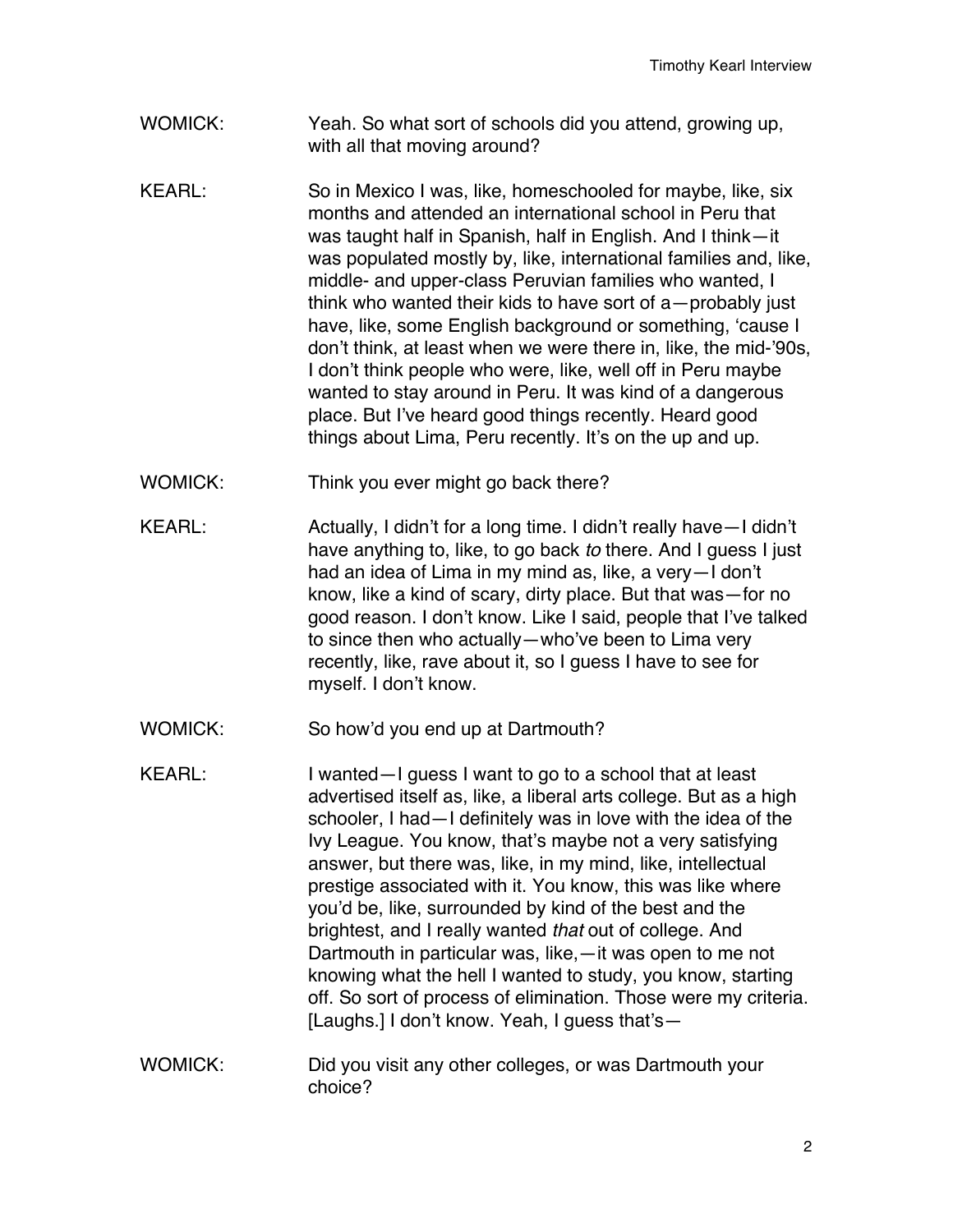- KEARL: Yeah. So I did. I visited Chicago, which was the other school that I really liked the looks of. I visited Harvard. But that might be it. Columbia at some point 'cause I have an aunt that lives in New York and so just, like, visiting relatives, I, like, checked the campus out. But, no—I don't know. I didn't really have, like, the—didn't really have, like, the funds, I guess, to kind of tour around schools, I think. It was kind of an impediment. And so I applied to a lot of places that I had never seen but kind of liked the looks of on paper. I don't know. I feel like I was pretty under-informed in the whole college application process. Maybe that's not, like, peculiar to me.
- WOMICK: But Dartmouth appealed to you.
- KEARL: Yeah, yeah, it did, you know, for the reasons that I said. I did visit, and I visited in the summertime, so it was very nice. [Laughter.] And they did present themselves as this, like, kind of liberal arts institution and, you know, like, this really engaged intellectual and academic environment.

And I also played lacrosse in high school and thought that it would be awesome to try and walk onto the lacrosse team here. So there were, yeah, myriad factors. But at the time, I was kind of just bumpin' around. You know [laughs], I didn't have a very good sense of it, unfortunately.

- WOMICK: Did you come to Dimensions?
- KEARL: No, I did not.
- WOMICK: Didn't. So coming here for orientation. What was that like?
- KEARL: It felt like—well, I didn't—I had a great—I had a great trip I went on, canoeing. And, I don't know, we saw—I guess it was in, like, up in the Grant in Maine or something, so I, like—[Chuckles.] It was, like, one of, like, two bald eagles' nests in the state at that time. I don't know. There were, like, kind of really cool things that I'd never done before. And I—I don't know. I got along with and met a lot of different people on my trip. And getting back, it was—yeah, it was a really fun experience.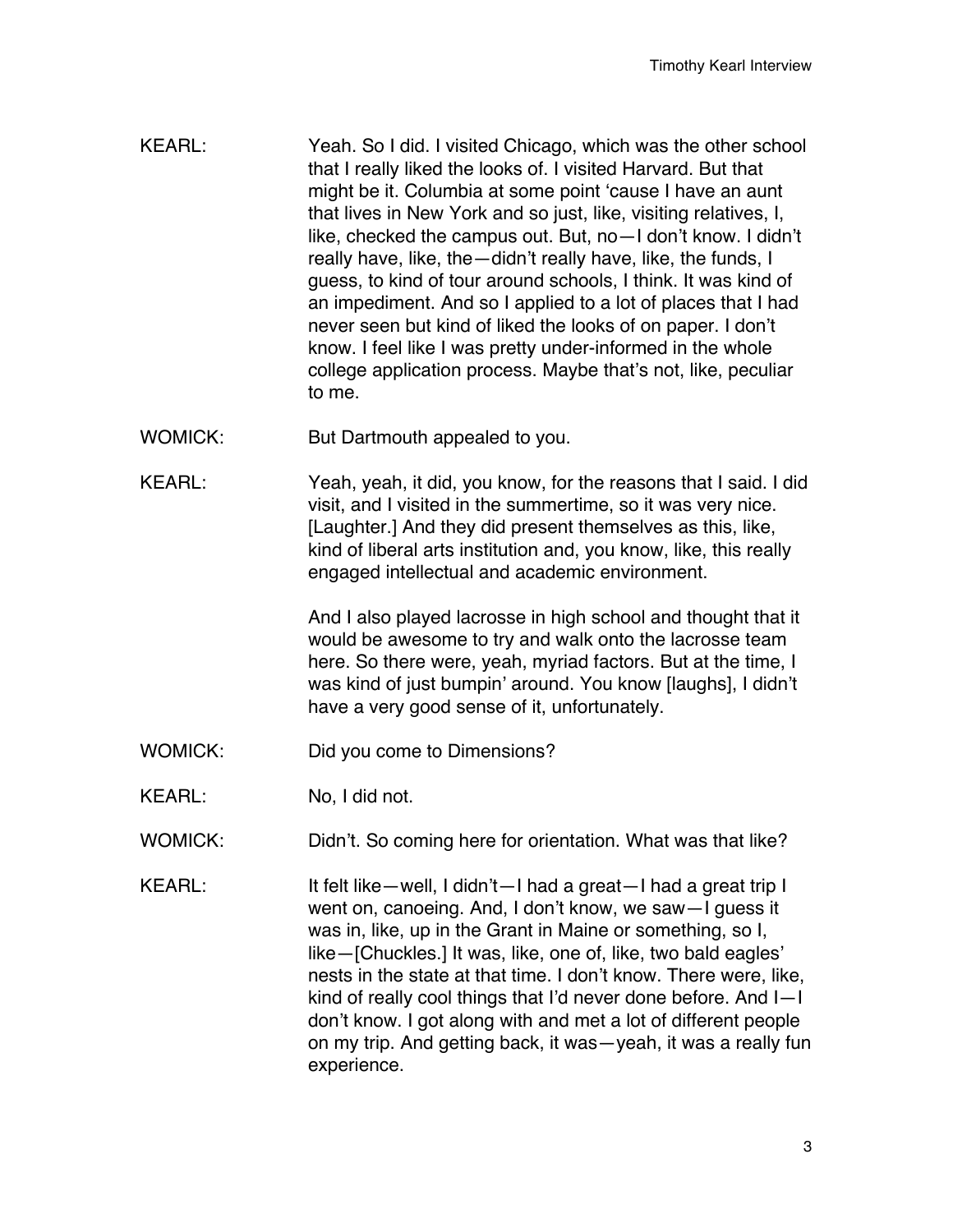But, like, by the time the trips, like, got to the Lodge and then, like, coming back to campus—I don't know. [Chuckles.] I was kind of, like, ready—like, ready to *start* college. It felt—I don't know. It felt very—like, too much like a performance. I don't know. It was fun, but maybe lasted too long.

And orientation was—orientation was a mess! Like, you know, all these—if you—you take all these, like, 17-, 18-, 19 year-old kids and give them, like, a week of—it's, like, a weeklong free-for-all.

WOMICK: [Laughs.]

KEARL: It's crazy, you know, like everybody experimenting with, I don't know, who they are, who their friends will be. Like— [Chuckles.] I don't know. Like, a lot of people—well, you know, the pong obsessions start at that time. It's, like, a really weirdly formative week. [Laughs.] I don't know. Maybe for some people. I'm projecting. I don't know. But, yeah, I had absolutely no expectations that—right. I did not expect at all that orientation would be like that or, like, that college here would be—would kind of start off that way.

> 'Cause growing up in Gainesville, Florida—it's where—the University of Florida is kind of sprawling—like, 50,000 undergraduates plus however many, tens of thousands of graduate students. You know, it's, like,—it's not like Hanover, where it's a town built around a college. It's, like, you just can't tell the—it's, like, you can't really tell where, like, town begins and college ends in Gainesville. It's kind of like sprawling. Everything is the University of Florida and everything is Gainesville, and—you know.

A lot of my friends go there, from high school, and kind of how—how college is, like, the capacity in their lives—for them, what college is—you know, it's, like, on par with a job or with a hobby or with, I don't know, any other number of things that are important in your life. And here it's totally, like, all encompassing. You know, it's, like—when people say it's a full-time job, I don't really think that gets at it. It's like a lifestyle, you know, being a student here, right?

WOMICK: [Chuckles.] Yeah.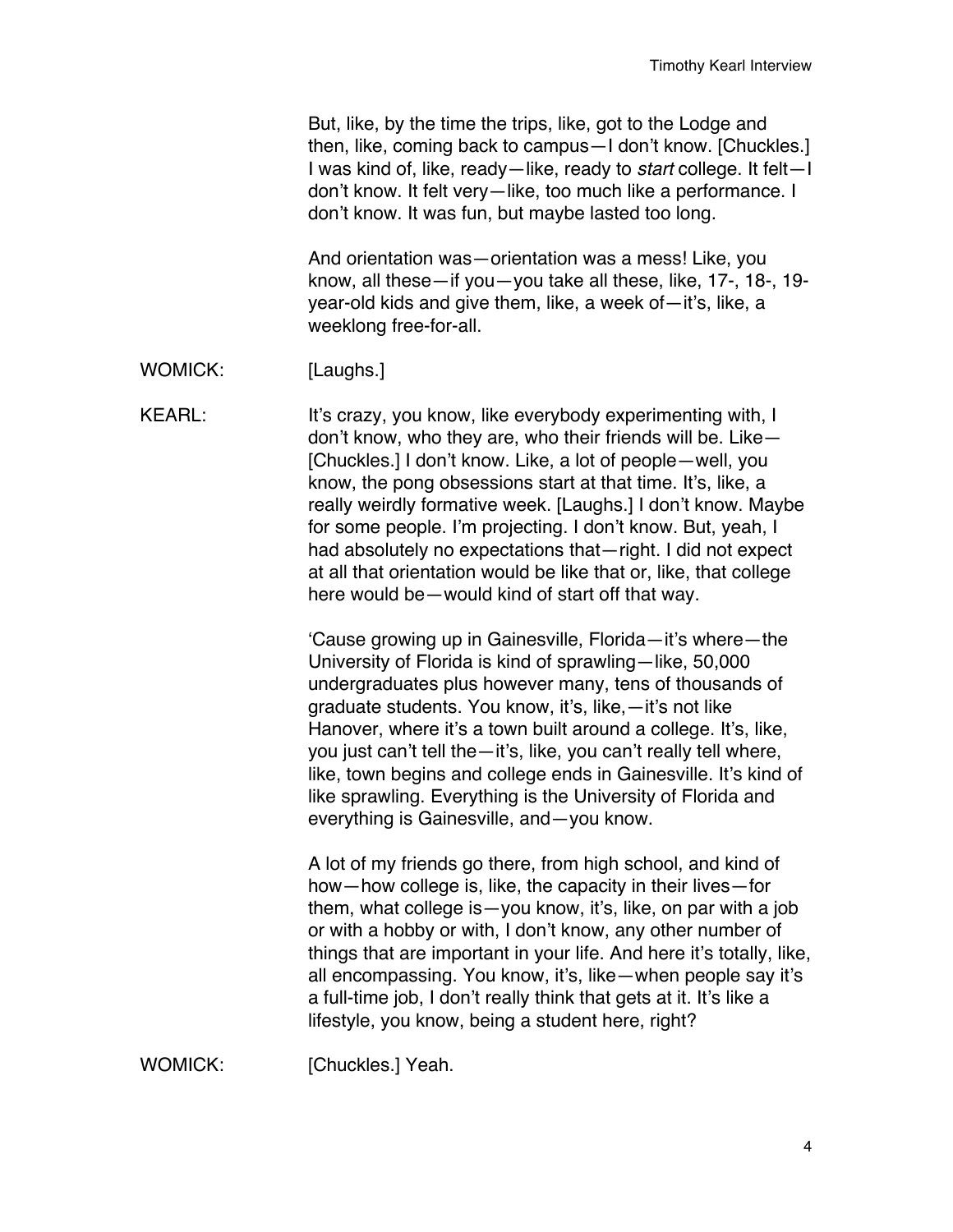- KEARL: And I had no idea that it was gonna be like that, coming here, you know. Like, I was acclimated to this kind of—Well, it was a much more relaxed kind big research university vibe. Yeah. So—ramble-y answer is I had no idea [chuckles] what to expect.
- WOMICK: So did you feel prepared, coming here?
- KEARL: [Sighs.] I don't know. Prepared? I didn't know really what to prepare for. Like I said, I didn't really know what I really wanted to study. I just kind of wanted to be, like, engaged. I wanted to have, like, the freedom to study a lot of different things or maybe—whatever. You know, have the freedom to, like, commit intellectually to really whatever I wanted, not you know, like, if I had gone to the University of Florida, you really have to, like, declare and go to a college within the university, and it's really—there's not a lot of mobility. And that idea, like, really freaked me out.

But I think I was more prepared than—I was more prepared than—oh, I maybe fell in the middle. Like, I know there are kids who go to like, very intensive boarding or prep schools and who've, like, told me how kind of really, like, easy—they shrugged off their freshman year. You know, like, "Oh, yeah, you know, just another day." And then there seem to be, like, kids who maybe went to—often, like, public schools, like, in maybe, like, an under-resourced area or something. And that was, like, me for most of my high school. And so—kind of—I didn't take school very seriously as a high school student, and it wasn't very fun or challenging or stimulating or anything. And I actually switched schools my senior year because I wanted to—I wanted to try and make it that way. And it worked out.

So, at the very least, I ended, like, my high school career kind of accelerating. So in that sense I was prepared, but it's like a yes—I don't know. It's a yes-and-no question with a wishy-washy answer from me, I guess. [Laughs]

- WOMICK: [Laughs] That's fine. So what was freshman year like?
- KEARL: [Sighs.] There were a lot of things going on. So I—yeah, freshman year was a busy year. I came in, and I did, like, walk onto the lacrosse team, and so, like, immediately that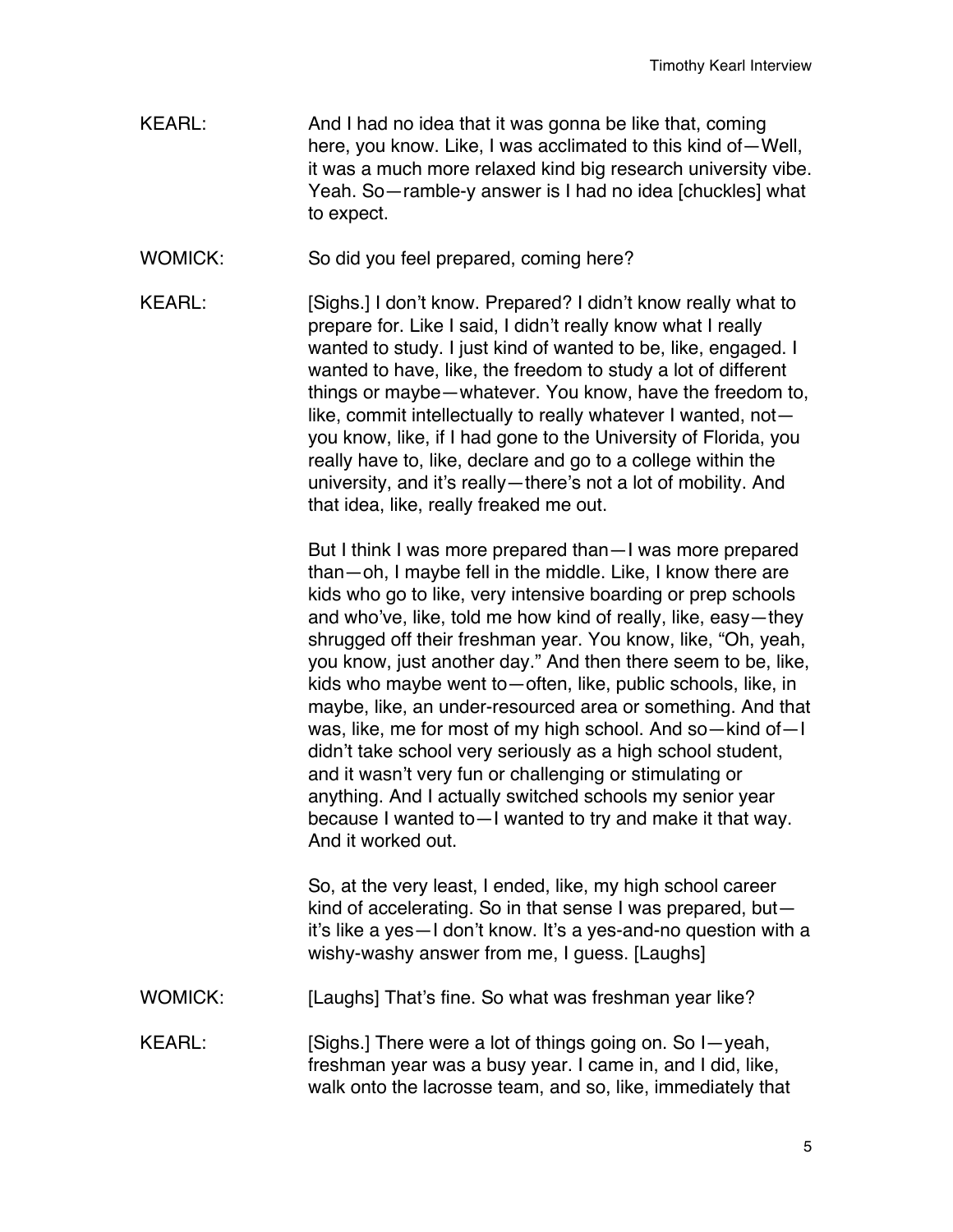was, like,—that was this goal I had set for myself, and I was, like, practicing and part of the team for a few weeks and ended up getting pretty badly hurt, subsequently getting cut. And so it was kind of like towards the end of my fall term having, like, a weird identity crisis. You know, like, in high school you have, like, this athlete identity or whatever. And all of a sudden, that's kind of turned on its head.

And, I don't know, I had, at the time, a girlfriend from high school that—and I maintained that relationship going into college, and so the maybe typical—like, the typical social and—you know, what people flag as, like, the hookup scene of whatever—I didn't really—I didn't really take part in.

So there was, like, a lot of jockeying around, trying to figure out—you know, figure out a good place for myself. And it was, like, hard to find a good fit. And by the end of the year, I thought, for a long time—well, for a long time—by the end of the year, I finally talked myself out of it. I was gonna transfer, really for reasons of cost—like, at the end of my senior year of high school. Just like—my dad had, like, a stroke and so couldn't work anymore, and the financial aid didn't reflect that. You know, like, I was here—

I decided to come to Dartmouth over other schools because Dartmouth gave me kind of like the best financial aid package, right? And then all of a sudden—all of a sudden, at the end of my senior year, after I've already, like, you know, committed—just there's, like, this big family—like big family upset, which, as a consequence, was, like, a financial upset. And it actually took—just like, filing—you know, filing, like, taxes and stuff. It took until the end of my sophomore year before, like, my financial aid reflected kind of the difference in income.

And so, yeah, my first year was, like, really—I was, like, made—I was—I was pretty thoroughly challenged by, like, trying to—trying to find a fit on campus and then trying to kind of justify in my head, like, *Well, you know, is it, like, worth it to be here with—you know, with maybe the added stress and added costs of having a price or, like, having a financial aid package that didn't reflect actual need* or something like that.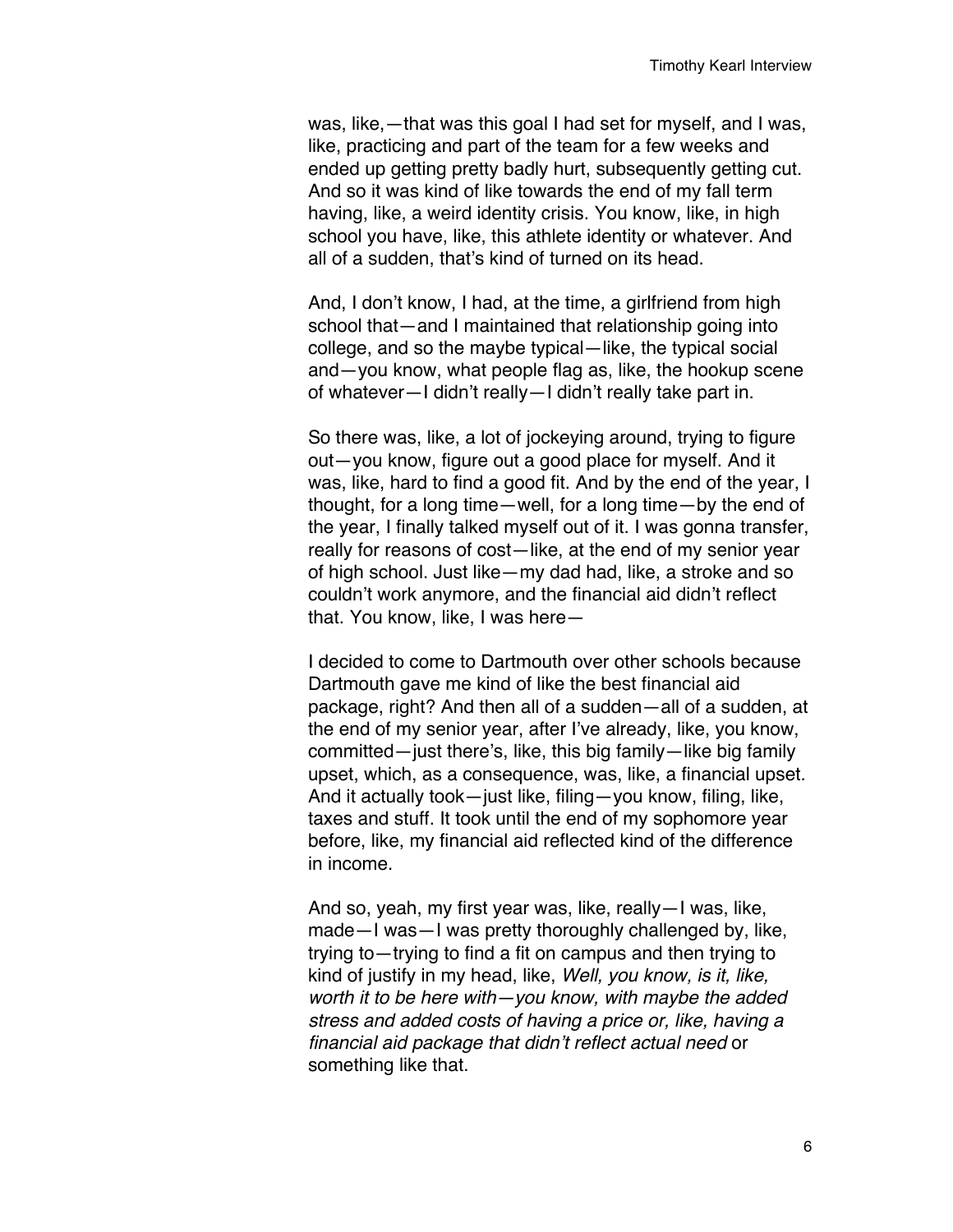Yeah, so it was, I don't know. It was stressful. But, you know, here I am. Yeah, in the end I convinced myself that it would—it would be worth it, or, at the very least, the other alternatives had—like, there was no—there was no clear alternative that would—that could, like,—that could fix all the problems or something like that. And so I had no good reason to just uproot and leave. You know, it's, like, a place that affords a lot of opportunity if you—you know, if you work at it or whatever. You know, like, that old—like, the old motto, right? You know. Yeah. So by the end of my freshman year, I had kind of like settled into myself a little bit and decided to stay here and, like, give it a shot.

- WOMICK: Wow, glad you did.
- KEARL: Hmm, cheers, yeah. [Laughs.]
- WOMICK: So how did you find friends your freshman year?
- KEARL: Well, I actually became really close with my freshman roommates. They—I don't know—for whatever reason, we lucked out. We were in a triple in Russell Sage, and we—I don't know, we got along really well. Spent a lot of time together, and we're actually all in the same fraternity, weirdly enough… Well, anyway, so that was, like, one resource.

At first—one of the reasons it was frustrating at first was because I tried—you know, I had, like, the kind of sports identity, and I didn't really find that I fit with the lacrosse team socially, either.

So it was, it *was* kind of—it *was* kind of difficult to—you know, there was no—there was no community, like, waiting with open arms. You know what I mean? And ended up [chuckles]—a weird way to make good friends, but I ended up taking my—I took, like, this linear algebra class. It was, like, kind of a gateway class into the theoretical math major, which I ended up doing in my freshman spring. And it was, like—oh, my God! There were a couple of people that I worked with regularly in the class, and we would spend tens of hours each week together, like, trying to get through these problem sets. And, like, subsequent classes, did the same thing. I don't know, through—yeah, like, through [chuckles] battling over course work and stuff, like, really long math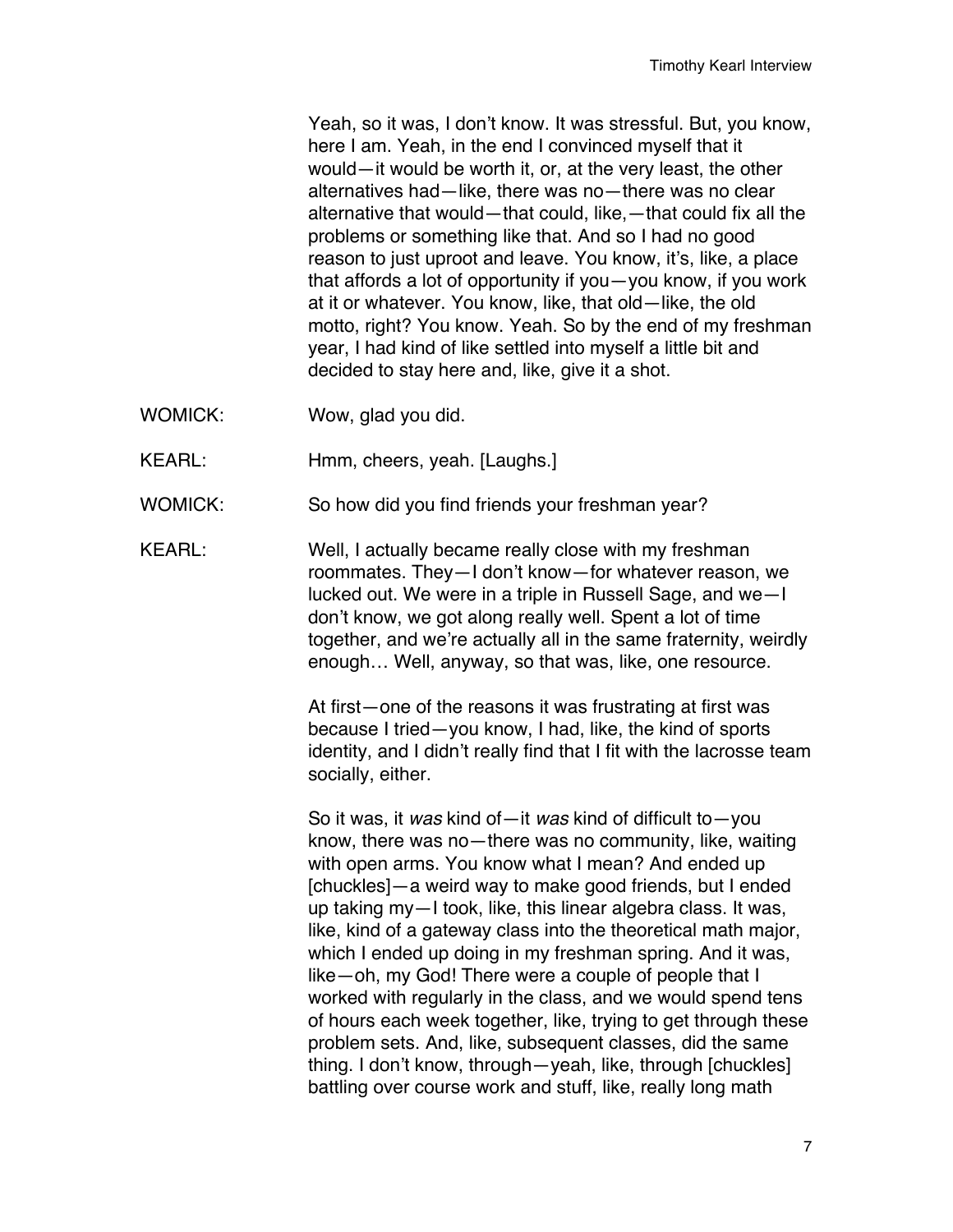problem sets is I think a good way to—a good way to get to know somebody pretty closely. I don't know.

## WOMICK: [Chuckles.]

KEARL: Maybe that—I feel like that's not—that's not too alien a thing to say. Like, if you have to, like, work on a project with two other people for 20 hours a week, you get to know them pretty well. And I made a few close friends that way. And actually, some of them kind of like adopted me into, you know, their little—you know, their little groups. Like, those are the people saying—you know, there with open arms or whatever. [Chuckles.] So—I don't know. Yeah. Those are two ways that strike me, I guess.

- WOMICK: What about sophomore year?
- KEARL: Yeah, so sophomore year I decided—okay, so also freshman year, I—in the spring, I played—I joined the rugby team just for, like, winter and spring term. And it was great fun. Yeah, I made a handful of really good friends that way, actually. But decided—I don't know. I decided to retire from team sports. I don't know. It was—at the end of my freshman spring and into my sophomore year, I ended up getting a job off campus to kind of help chip away at, like, you know—at the bills, whatever.

And so it just became a matter of—a matter of time commitments. It was, like,—I don't know. There was some super-—superhuman people that walk around this campus and do everything, but it was, like,—I was in a situation where I enjoyed rugby. I wasn't in love with it. You know, I always compared it to, like, how I felt about lacrosse, which was, like, a really—really important thing to me. And so rugby was, like,—it was fun, but expendable.

And then I had to get a job, and I was working a lot off campus, and so it just—it was more commitment than I really wanted to take on. And I did that most of sophomore year until, like, financial aid reflected actual financial need and was able to—I was able to just, like, work a job on campus, like, at the library, which was sweet. Yeah.

WOMICK: What was your job off campus?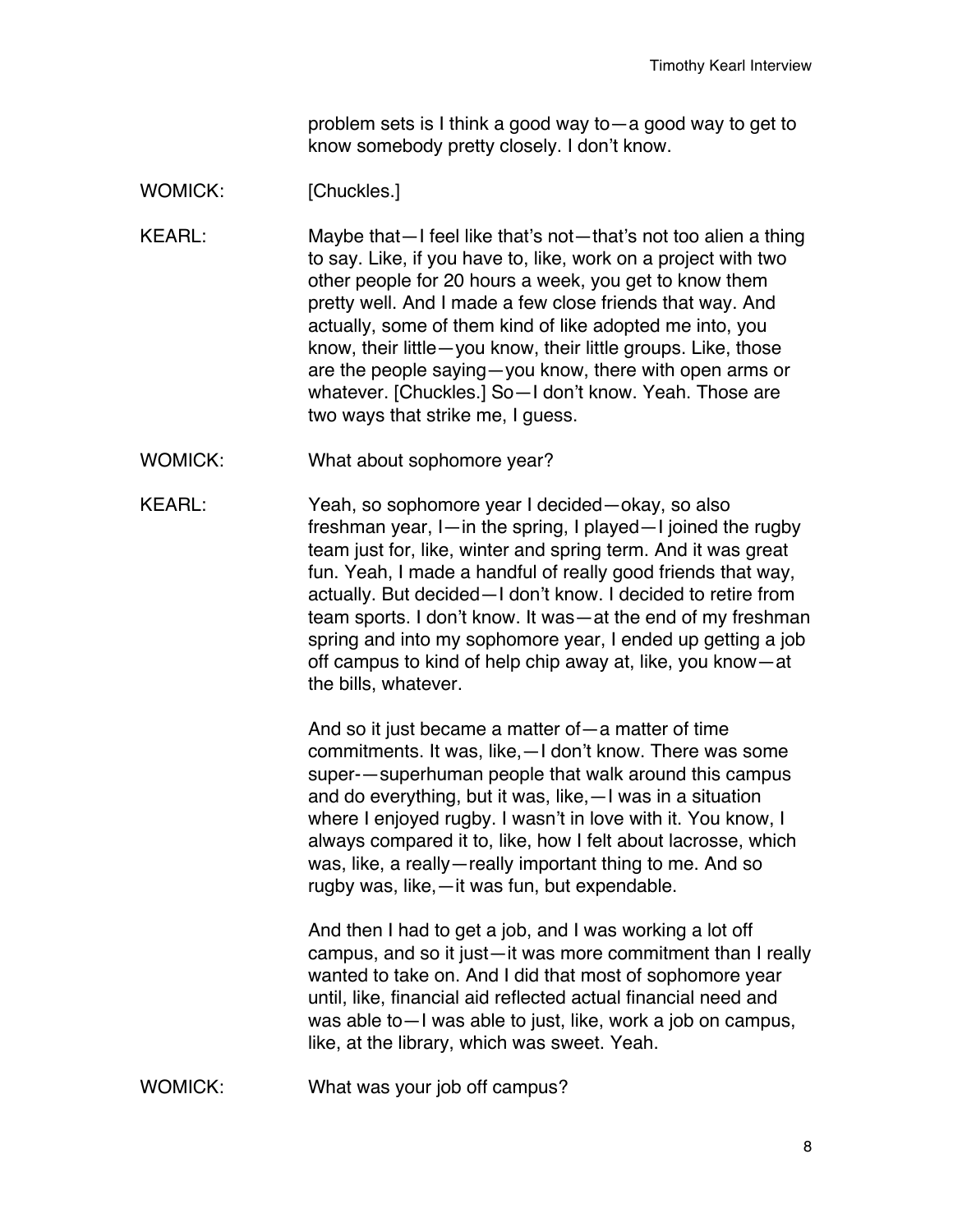- KEARL: I worked at, like, this place called the River Valley Club. It's just, like, this gym and spa. I don't know. The strength coach for the rugby team was, like,—was a trainer there. And, I don't know, he and I got along pretty well, and I asked him, you know, if there are any positions or something one day. And he looked into it, and it was just—it was a really nice thing to have work out. You know, I worked nights and weekends, and it was really empty, and I could do my homework.
- WOMICK: [Chuckles.]
- KEARL: Yeah, it was sweet. And it's only five minutes away, soyeah, but—so anyway, sophomore year I had all that going on in the background. I decided to rush, to, like, give it a chance. Coming in, I was really anti-Greek. I don't know. Maybe everyone who's affiliated here claims this, so [chuckles]—but, like, the Dartmouth Greek system is—you know, it's, like,—it's different than your standard Greek system, you know? Blah, blah, blah. There's maybe some truth to that. I don't know.

A couple of guys on the rugby team or just friends that I'd made, upperclassmen who were affiliated, didn't, like—it wasn't like, pressured into it thing. They just said, "Look, we'd really love to, you know, have you join this thing. It's important to *us*. You know, there's no obligation, but if you wanted to try, we'd love to have you" kind of thing.

And, I don't know, at the last minute I said, *Shit, okay, I'll go. Like, shake out and do it and see—you know, try it on and see if it fits.* And I don't know, it was, like, a lot of people get a lot out of rushing, or their pledge term or whatever. And I didn't. I didn't like being a pledge. [Jones Media Center night message goes off; acoustic guitar; woman's voice: "Good evening patrons—"] [Laughter.] ["—closing in thirty minutes—"]

WOMICK: Oh, good. That'll be in my recording. ["—working on a project in the Jones Center—]"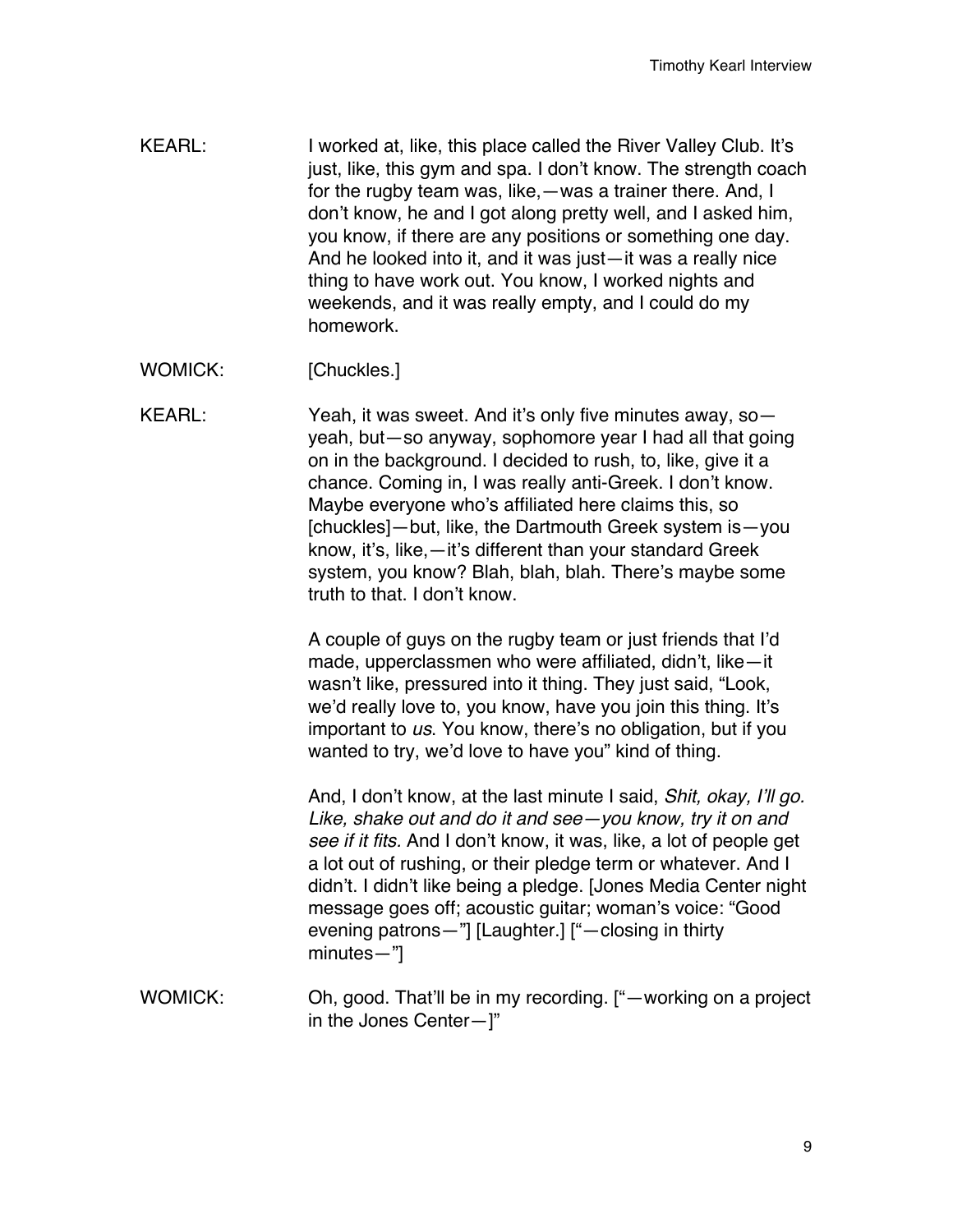- KEARL: Yeah. [The announcement continues.] You think it does that live every time, just strikes up this little guitar he's strumming on?
- WOMICK: That would make it better. [Laughter.] [The announcement continues, ending with "—Jones in the next fifteen minutes. Thank you."] Thank you.
- KEARL: Jeeze. Thank you, yep.

Yeah, anyway, I don't know. I didn't really like being a pledge. I didn't like, you know, being told to do this or that. And I didn't—frankly, I just didn't like spending all my free time, like, *in* the frat. And when—when I would, like, miss things for work, really—like, I don't know. I would miss things for work, and it would—you know, like, other pledges or other brothers would, like, not realize that I had, like, other commitments that took precedence or, like, in my mind they very clearly took precedence, but maybe not in everyone's mind, you know. Different priorities for different people. That's fine.

Yeah, and so, like, I joined to give it a shot, and then never really warmed up to it and was never totally invested in the process or anything. So, you know, by the time, like, pledge term was over and, like, I don't know, I was officially a brother, I tried to spend—I tried to, like, spend time there and hang out, and it just—it didn't really suit me.

So I kind of, I don't know, stopped going and eventually, like—I would, like, work off dues, and then eventually I just kind of phased out and didn't really go to meetings or pay dues or anything. And that's kind of—that's where I've been since, like, sophomore summer, just sort of—I don't think there is an inactive status, but effectively—you know, just inactive.

WOMICK: Mm-hm.

KEARL: Like, on clerical—like, clerical purposes, I'm on the roster, but, you know, I don't think anyone but, like, the '13s know who I am or anything like that. [Laughs.] It's kind of funny.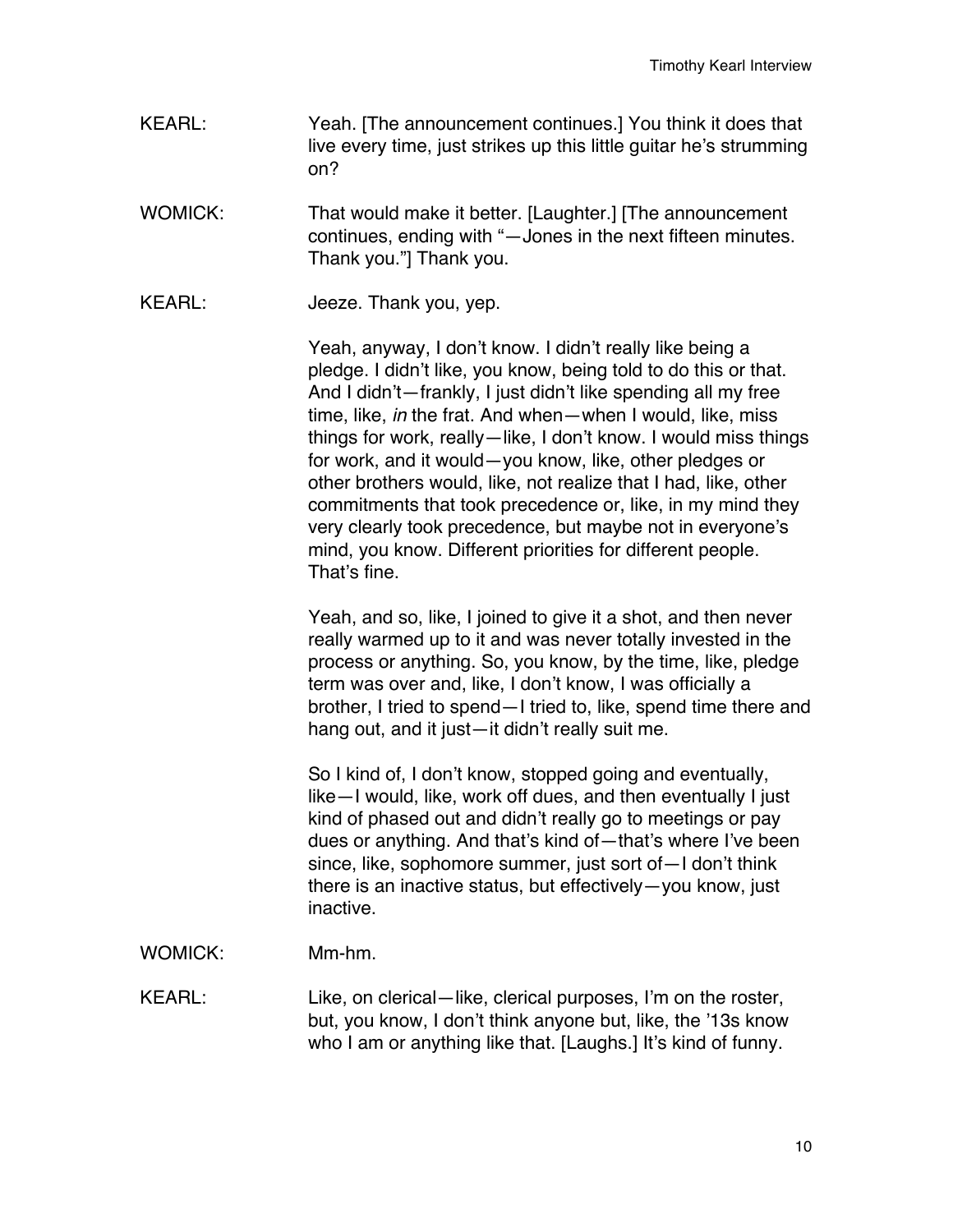Yeah, so sophomore year was, like,—it was tough, like, balancing work and school and kind of, you know, trying trying to see if, like, I would be interested in, like, doing the fraternity thing. I don't know. Like, looking back, it all seems very busy. You know, looking back on your terms of—it seems, like, really busy and doing a lot of things at once. I think sophomore year was like that in a big way. I don't know.

WOMICK: Yeah. What about your last two years here?

KEARL: So my last two years. Actually, I think junior year was—junior year was great. I was in Scotland in my junior fall on the philosophy foreign study, which is also another thing that I'm studying here. And Edinburgh is, like—[Chuckles.] It was, like, May—I felt I got there and I was, like, *This place is made for me*. You know, like, *I am like a native.* I felt—it was awesome.

> And, like, I actually joined—[Chuckles.] I joined the Olympic weight lifting team at the university, which was, like, something that I—yeah—something that I, like, did in high school a little bit, and on a whim ran into—ran into one of the guys on the team, and he was, like, "Oh, you should come to one of our"—like, "You should come to our training, like, this Friday," blah, blah, blah.

> And I ended up joining and, like, had—I had an awesome time. Like, went around Scotland with them in competitions and stuff. And actually, had a totally different experience on the FSP than I think most of my classmates really—most people who go on the philosophy trip—you know, in the history of the philosophy trip have had. It's like, I didn't really spend a lot of time with other Dartmouth students. You know, we did things, like, as a class every week and, like, outside of school. And we had a class together a week and everything, so it's not like I went under the radar or something like that. But I really, like,—

> And my social experience in Scotland was, like, really authentically Scottish. [Chuckles.] It was cool. And it was just, like, wonderful to get—to get space from Dartmouth and the busyness. You know, it had been, like, kind of a stressful first two years, and it was, like, a really great way to step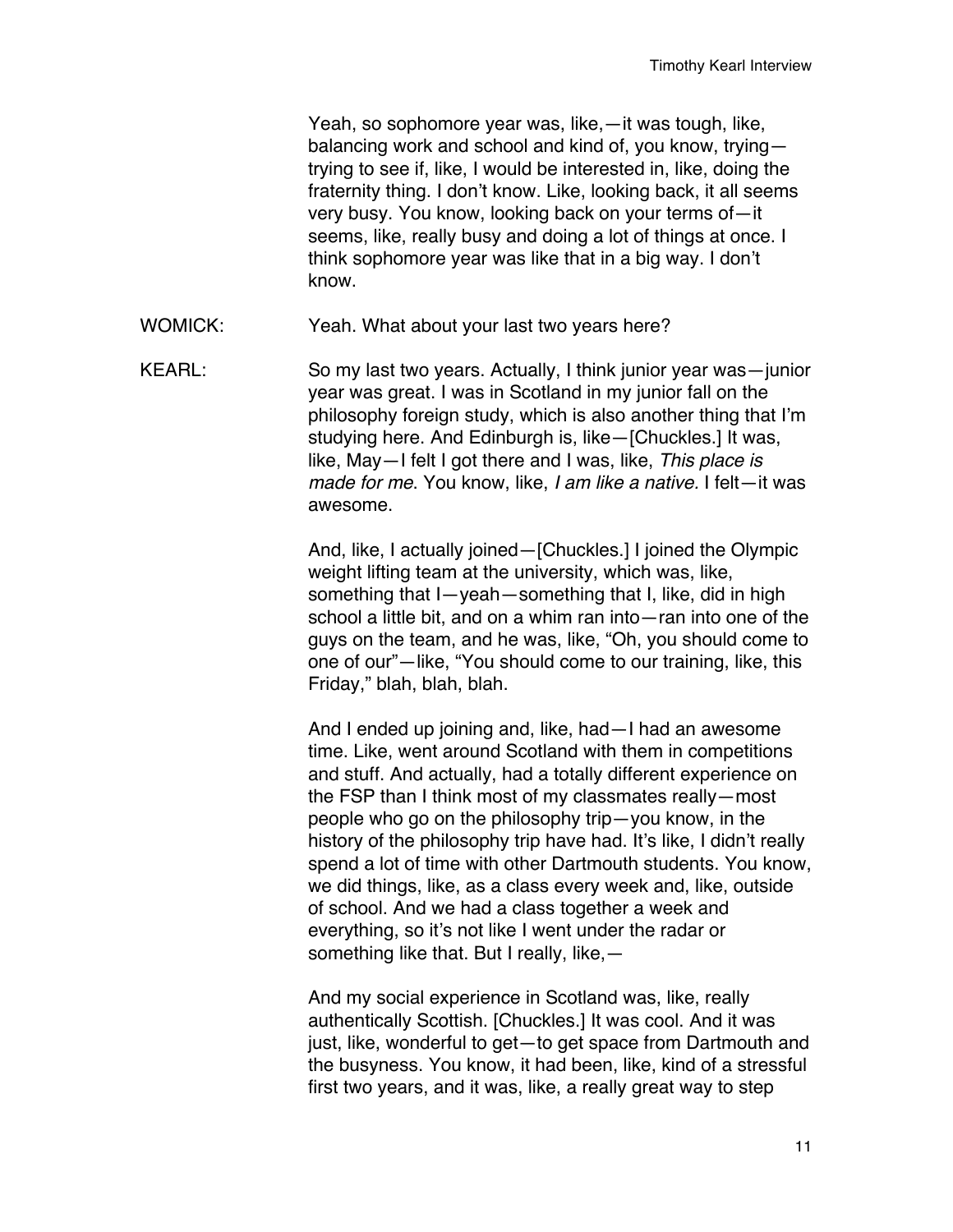back from that and have a really positive—like, a really positive term. And, yeah, to do something that I loved and was, like, totally different than what I'd done before.

And my junior winter, I was off. Just home. I thought— [Sighs.] Well, I don't know. I wasn't totally proactive from Scotland, trying to, like, find something to do for the winter. And I told myself that was because it was, like, really hard to coordinate with time zones and stuff, but—[Laughs.] But I think I just wasn't being very diligent. And so—yeah, I decided to just kind of spend the term at home and, I don't know, try and help out, be, like, a positive influence, I guess.

It was—I don't know. I think I—I think I did help out. I think I was, like,—I'd like to think that overall I was a positive influence in, like,—you know. But I was *bored*. Oh, my God! I was, like, academic calendars don't line up, and all my friends—you know, all my friends were, like, in the middle of their terms and, like, you know, working—you know, working part-time jobs and just—I don't know. They, like, very clearly had lives. [Laughter.] And I was, like, "Look, guys, I got ten weeks off. Let's hang out every day." [Laughs.]

WOMICK: [Laughs.]

KEARL: So it was—maybe—maybe the important point is, like, by the end of my winter term, I was, like, actually really excited and ready to come back. And, yeah, in the spring—was, like, after—oh, damn—we got out for summer and—after not seeing my close friends at school for, you know, six months or more, it was—you know, it was, like,—it was really great, and it was really great to come back. And kind of validating. You know, like, I was, like, back, and I was happy to be back. You know, felt like—felt good to be here, which was, like, validating in the sense that, like, maybe my freshman and sophomore years it was, like,—it was really frustrating. Like, it was really frustrating to be here, and I was, you know, kind of always, like, weighing options. Like, you know, *Is it worth it? Is it worth it?*

> So junior year was really *good*. [Chuckles.] And this year has been—yeah, totally—totally positive, I guess. I guess I spent enough time kind of like bumping around wherever I found like, I really found people that—like, I really—I have, like, a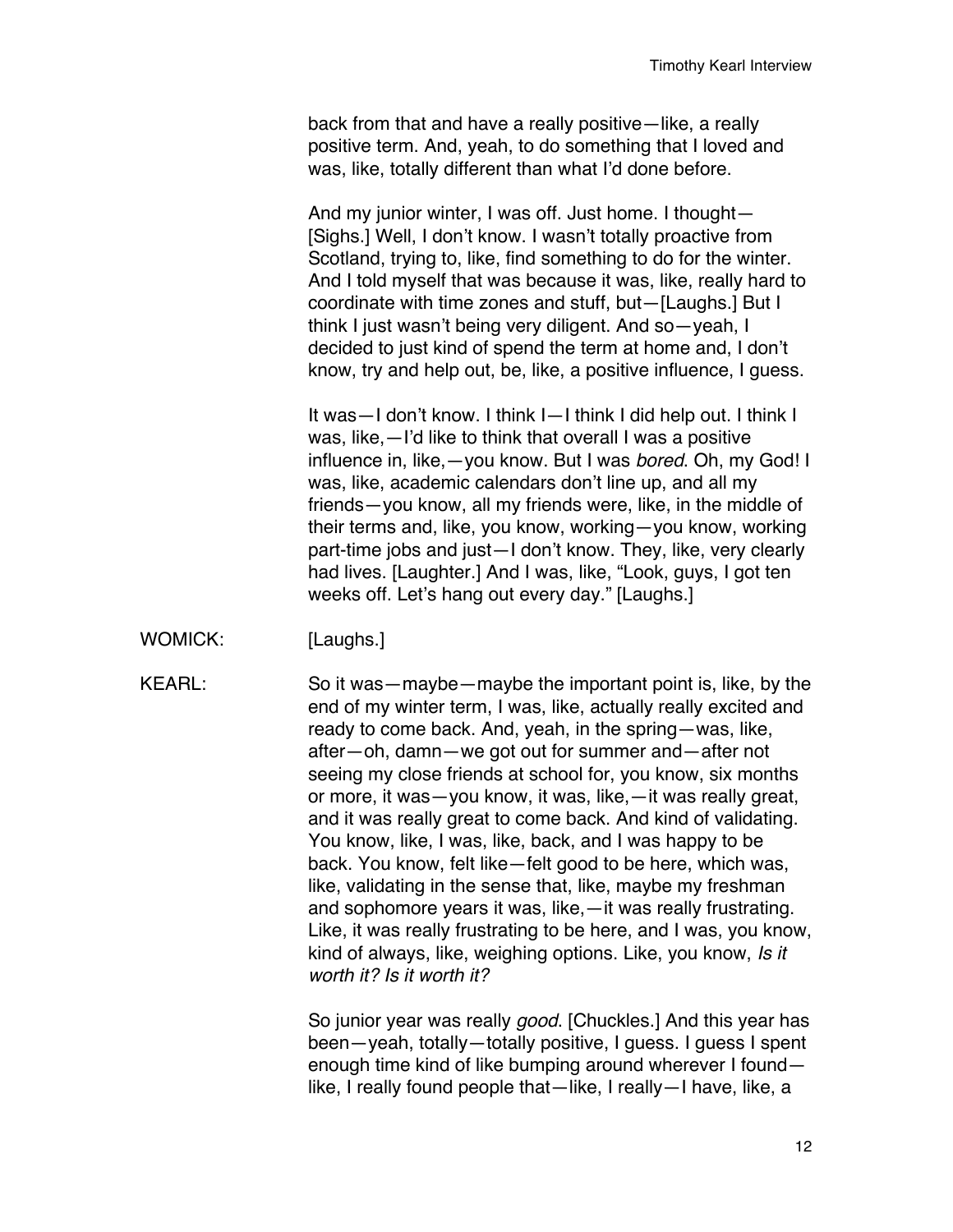group of people that I spend time with, are really important to me here. And sort of like coming into my own, like the things that I care about studying and maybe issues that are important to me, you know.

Yeah, if you try and—the idea was, like, if you try and—try on enough—if you try on enough, maybe one of 'em will fit. You know, I finally found one that fit. You know, the group of people or, like, a course of study or whatever—you know. So, yeah, my senior year's been, like, actually really satisfying.

- WOMICK: So how did you meet the people that have been most meaningful to you here?
- KEARL: Oh, my God… [Sighs.] One of them is—was my freshman roommate. A couple, I did meet through, like, math class like, problem sets, battles of attrition, you know.
- WOMICK: [Chuckles.]
- KEARL: And really—I don't know, just through—through friends of friends, being kind of adopted by [chuckles]—being adopted by a little different friend groups, I guess. You know, I'm not—I'm not particularly group-oriented. Like, I'm not really a member of any clubs or [chuckles] any organizations. So I didn't—you know, I didn't have, like, a ready-made kind of network, you know, to meet people and mingle, stuff like that. So I have, yeah, no good answer. Just sort of going you know, going through the process.
- WOMICK: Here and there, the ones that fit?
- KEARL: Yeah, yeah. Here and there, the ones that fit. And, I don't know, I kind of—I like it that way. You know, everyone that I spend time with, I really value the time that I spend with them, so it's worked out well.
- WOMICK: Have there ever been any times while at Dartmouth that you felt like you didn't fit in here or like you were an outsider?
- KEARL: Yeah. I guess—[Sighs.] I don't know. I guess when I—it was, like, especially—a feeling that was, like,—I'm trying to articulate this. Maybe—I don't really feel that—I don't know. I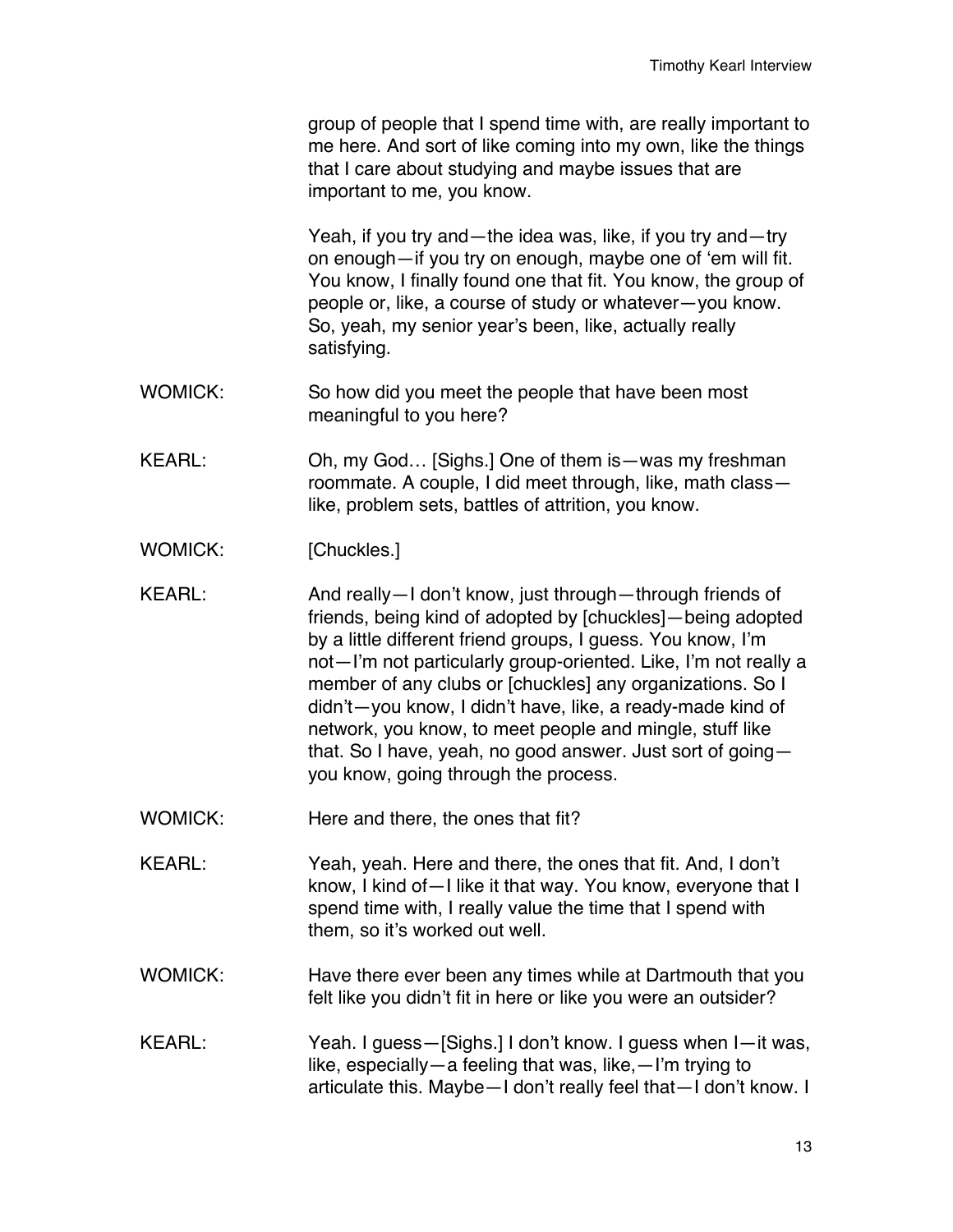don't really like the inside-outside kind of dialectic. But if I ever felt it, it was really my freshman year. I don't know. I didn't—I didn't really feel like—and maybe this is a totally unfair thing for me to think, but I didn't feel like people really knew where I was coming from. You know, a lot of people fall in love with this place right away, and I didn't get why. I had reservations or why there were things—like, why I wasn't so excited to be here, as excited as they were.

And there was, like, a culture shock, totally. Not like the—not like the social culture. I mean, that was—that was, like, a culture shock for me. But I don't know, I—I guess I had never—I had never been exposed to—and this is, like—you know—like, pardon any judgmental overtones here. I'd never been exposed to, like, a very, like, wealthy, WASP-y community.

- WOMICK: Yeah.
- KEARL: It was [chuckles] kind of startling, and not that that necessarily makes up the majority of—you know, of the student body or something like that. I'd just never seen it so concentrated, you know? And I don't know, those people are, like, very visible, and maybe a lot of them are—a lot of them are—well, maybe some of them are legacies or even, you know, you see athletes who immediately—you know, you're sort of absorbed into the team. All these people who had—who were very comfortable and very happy to be here, and I was really frustrated and really questioning whether or not I should be here. And so, yeah, in that sense, I kind of felt on the outside.

You know, sort of like the people didn't understand—like, a lot of people didn't understand where I was coming from, and also because there were, like, problems that were, like, so recent and so, like, close—I don't know, I didn't really sit down and, like, talk to people. Like, "Here's where I'm coming from." You know, like, "These are the challenges I'm facing." You know, I wasn't—you know, I wasn't mature enough as a 17-, 18-year-old kid to look at things that way.

WOMICK: Well, that's tough to do, even as a grownup.

KEARL: Yeah, I guess so.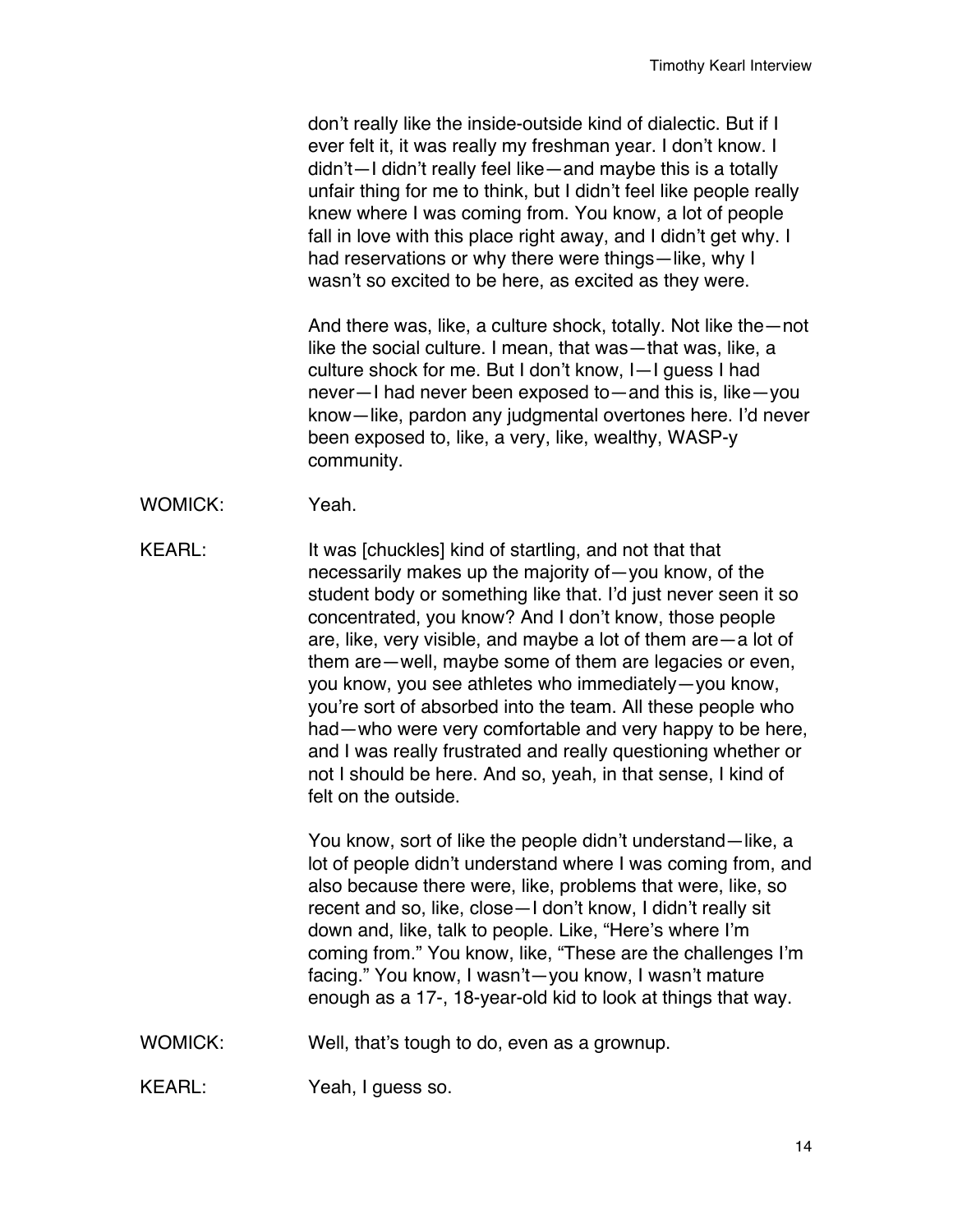- WOMICK: Have you ever felt like Dartmouth's location impacted your experience here? Did that have any role?
- KEARL: Yeah. I guess—sometimes it feels isolated, isolating. But maybe it—it seems a lot worse than it is. I don't know, like, when people come up to—I don't know, you, like, fly to Boston, you take a three-hour bus, you're, like, *Oh, my God, where is this place?* And, you know, most people don't have a car, and so you, like, I don't know—[Jones Media Center announcement begins] [Laughter] [Acoustic guitar; woman's voice "The Jones Media Center will be closing in 15 minutes. If you are working in the Jones Center, please begin shutting down equipment and bringing materials to the front counter. All videos should be returned or checked out in Jones before—"] It is just consistent, with how well he plays that. ["Thank you, and have a great evening."]
- WOMICK: Gets lots of practice. [Chuckles.]
- KEARL: Yeah, every day, like clockwork.

Yeah, I think—like, sometimes it's frustrating. You know, you feel—you feel isolated or kind of immobile. You know, if you don't have a car or if you don't live nearby—you know, like, I have plenty of friends who are from New England, and if they have a free weekend or something like that, like wonderful, poetic free weekend—

- WOMICK: [Laughs.]
- KEARL: You know, who the hell has that? But, you know, like, you *hear* stories of someone who, like, went home on their free weekend and, like, saw family and friends from home.
- WOMICK: Right.

KEARL: Yeah, right. [Chuckles.] But, you know, like, that was usually out of the question for me, just—you know, it's hard to make the commute up and down the coast, right? Expensive. Like, it's not a nice thing to say, but, you know, you pay a couple of hundred bucks to spend a day with your family. You start to say well, like, *Jeez, is this really worth it? I'll see you guys in a month.* You know. [Chuckles.] Not to sound cold, but,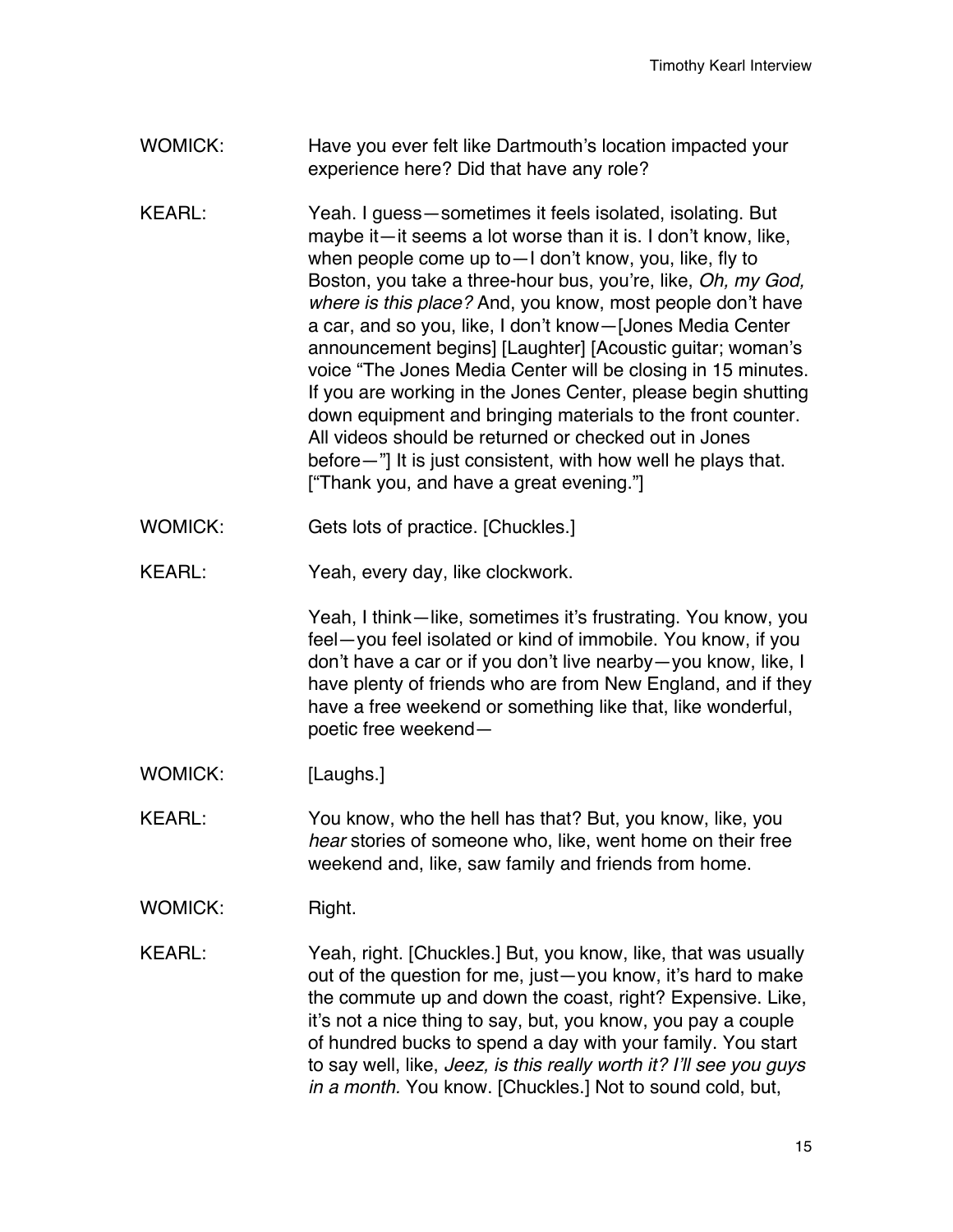you know, those are, like, how the decisions played out in my head.

But, like, I don't know, when you're in this—like, the throes of the term and stuff, I don't think you often, like,—or for me—I don't think I often, like, had enough free time kind of lined up where I would sit and, like, bang my head against the wall, like, *I wish we weren't out in the middle of nowhere so I could go do something.* I don't know. It seemed like when you're here, you're sort of stimulated from start to finish.

And, yeah, so—I don't know. I never—you know, when people ask, like, "Oh, my God!" you know, like, "What do you do?" Like, I'm a student. Like, you know, I do school when I'm at school. Yeah, if I weren't a student here, if I just lived in Hanover, I might be, like, really frustrated and feel really lonely, you know, because it's three hours to the nearest city or—I don't know. Something like that. But, like, while you're doing it,—like while you're doing sort of like the academic term here, I feel like you're kept stimulated. Or that's been my—you know, that's been my experience.

- WOMICK: So have you had many opportunities to go home and see your family?
- KEARL: Yeah. Most—I've gone home most breaks—you know, most breaks in between terms. Like, when, you know, whenever, like—whenever it's budget-able. You know, if you're gonna spend your money on something, I think it's a good—I think it's a good thing to spend money on, try and go home. So, yeah, I don't know. Not every break. And especially before this year, when we had, like, the quick Thanksgiving. You know, it was, like, *Oh, gee, it's two days and you're back for a week and then*—but, yeah, most breaks are spent home.

And I guess—just before, I was talking about, you know, sort of the intermittent or, like, the inter-term—here you're, like, *Oh, yeah, like, I want to kill a Friday afternoon. Like, I'll go drive two hours and see my family,* or something like that*.* Yeah, I've never done anything like that. [Chuckles.] Like, a casual—a casual, *Oh, yeah, I'm gonna, like, fly down to—fly down to Gainesville this weekend.* Yeah.

WOMICK: No big.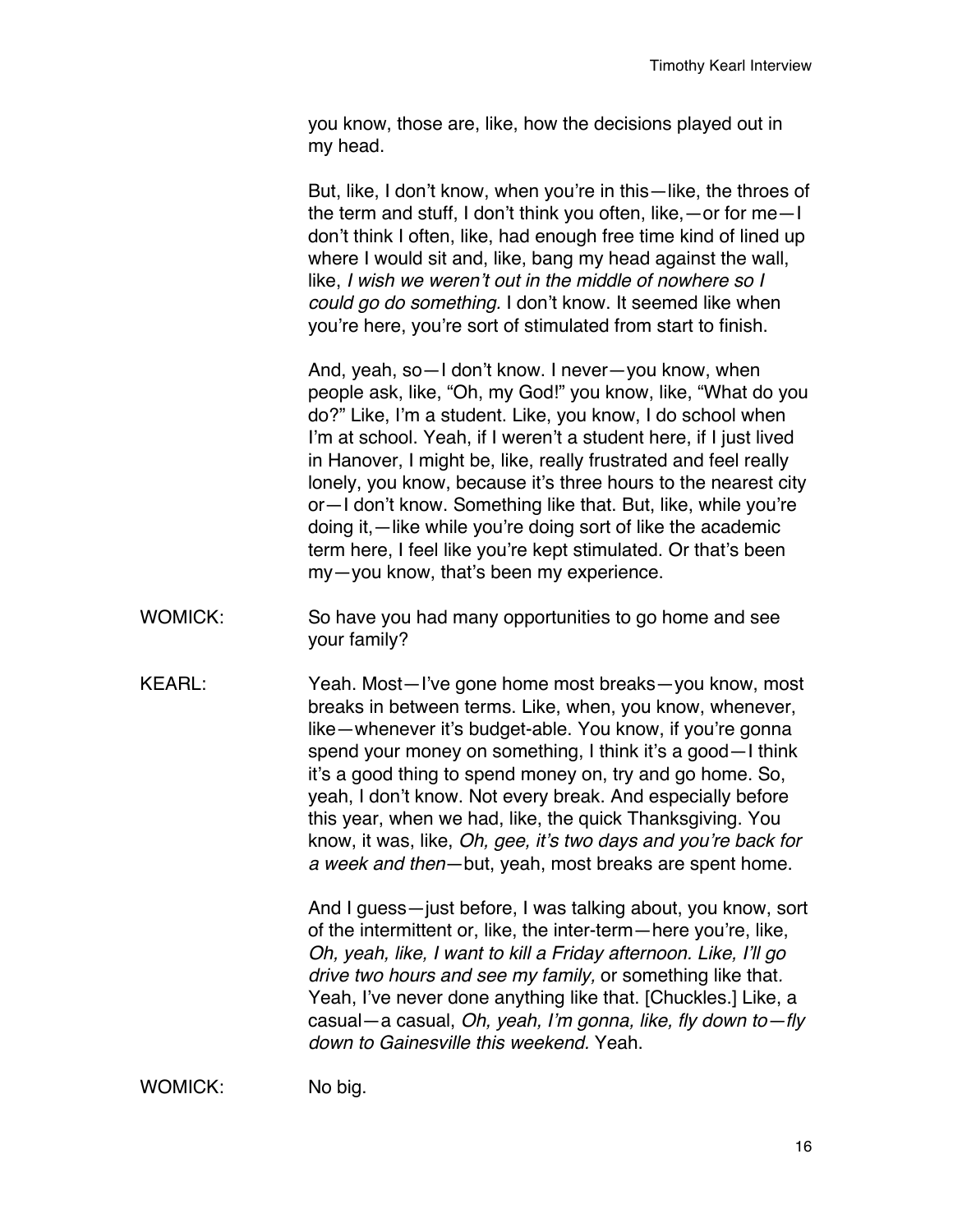KEARL: Yeah. [Both chuckle.] Yeah, nothing like that, no.

WOMICK: So how do you think your time at Dartmouth has changed you, or not?

KEARL: Hmm. Well, maybe—first and foremost, it's made me, like, work much harder and commit myself—commit myself to whatever—you know, whatever projects I take on. Like, in this case, maybe they're mostly academic, but I think maybe the pace you have to operate—the pace at which you have to operate here and maybe the particular people that I've been surrounding myself with all operate at a really high level, and, you know, it kind of raises—it like, raises your bottom line. And, yeah, so I—I think it's prepared me to kind of work on much bigger—much bigger problems or, like, much more demanding problems and actually, I don't know, be really, like, invested in doing good work and learning. Those were, like,—it's kind of weird to say, but those were, like, not things that as a high school student, I really cared too much about until really the end—you know, until I was, like, put in a position where I was, like, challenged and interested.

> Yeah, so I, like, care about—care about learning and, like, doing good work and, you know, being a part of—like, having—like, being invested in some kind of project for yourself or something. You know, always working towards you know, working towards some goal or—you know. Blah, blah, blah.

I think—I don't know. There are, like,—there are, like, cynical things, too. You know, you see, like, there's a lot of, like, cronyism at, like, an Ivy League institution. You know, people—you know, people have friends or family, and they get internships and jobs, or you see—I don't know. You see, like, really, things that make you uncomfortable. Like, I don't know, if you go out—you go out and you see, like, a bingedrinking culture or—I don't know. Like, a social scene that gets very often pinned as, like, a disrespectful one—you know, a lot of people have qualms with. I don't know, like sexual violence on campus and stuff. And these aren't, like, causes that I champion or anything like that, but, I don't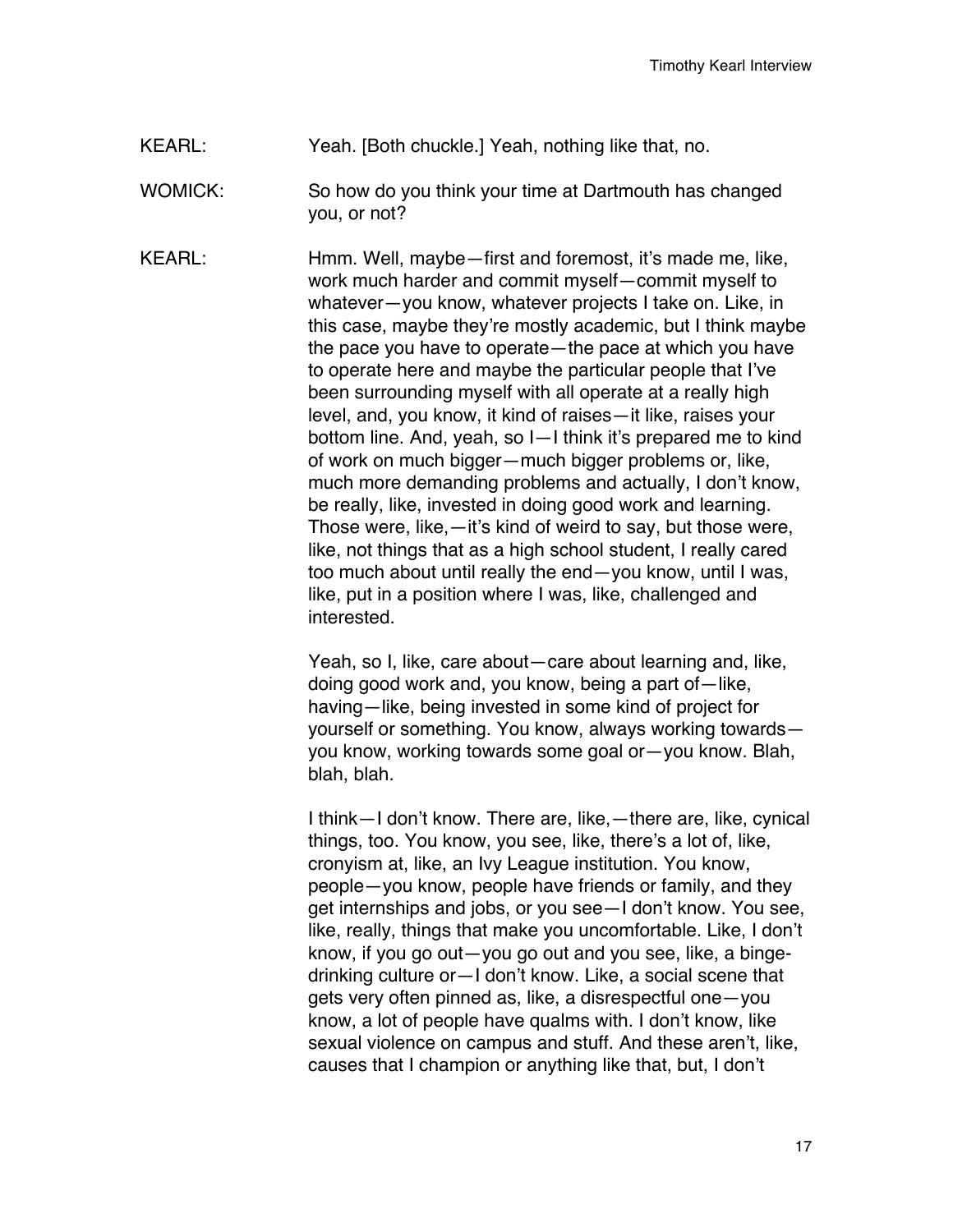know, you see a lot of things that make you uncomfortable, and they kind of challenge—challenge the way you think.

Maybe the biggest takeaway is, you know, you're—it's like a community—it's like a community made up of—you know, the campus is made up of a lot of different—a lot of different backgrounds, and kind of wading through all that, you're forced to kind of look at things in a lot of different ways, some of which you don't like, but even so, it's, like,—it's challenged you to think or to consider another perspective or something like that.

And—yeah, I don't know. A lot of ways that I probably am not even equipped to articulate. Like, probably most of the ways it's changed me, I have no idea. I couldn't tell you. Certainly, like, the friends that I've made have been, in part, like, one of the biggest reasons that I decided to stay here. You know, it was, like, a huge factor. You know, like, finding people that were—you know, that really mattered to me. And, I don't know, maybe you'd have to ask them.

- WOMICK: [Chuckles.] What would you say has been your most challenging experience at Dartmouth?
- KEARL: Man…Well, I guess—I guess it was sort of like a—it was, like, an emotional one for my first kind of year, year and a half here. Yeah, it wasn't really, like, oh my—like, *I want to join this club* and blah, blah, blah. It was really, like, a kind of a step removed from that. It was like—my biggest challenge at Dartmouth was, like, whether or not I should even be at Dartmouth. Yeah, dealing with those questions. Yeah. Which was—I don't know. Maybe that's not a very satisfying answer, because it was really like—those problems were more, like, personal and emotional and dealt with things at home, not—you know, they manifested here, but they weren't, like, Dartmouth problems.
- WOMICK: Were you able to talk to anyone here about them or talk to your family or friends from home?
- KEARL: Yeah. I talked to my family and friends and kind of eventually became comfortable. Like, yeah, for a long time it was, like, my—you know, it was, like, my struggle, or whatever. Was my cross. It was stupid. I eventually kind of grew up about it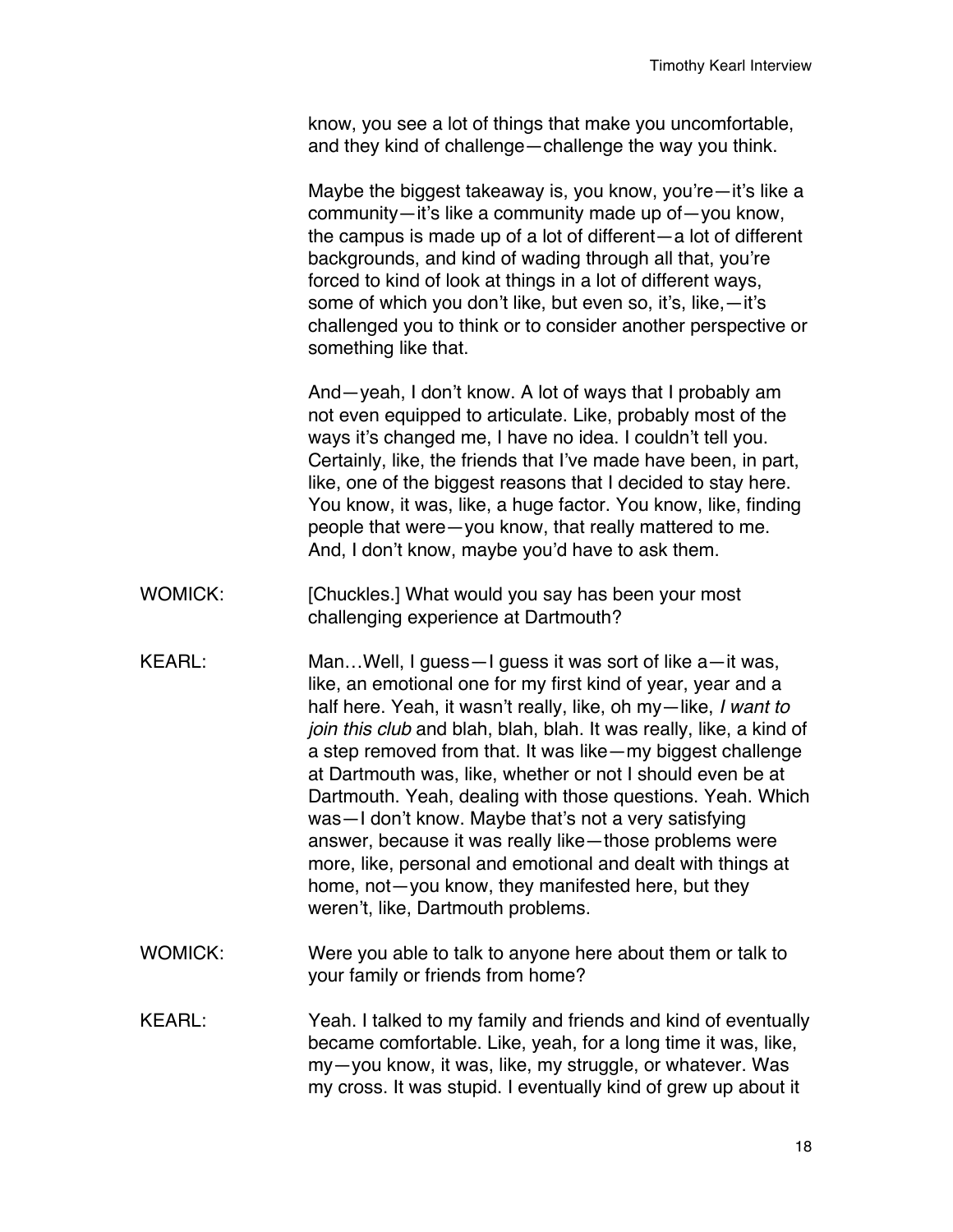and, yeah, like, became comfortable telling people there's—it's—it's a weird—weird reaction that I don't think is just me. [Chuckles.] Where you go through something where, you know, you face some challenge or some emotional strain and you just—you don't think that anyone else will be able to empathize—you know, it's, like, *your thing*. And so I had that—I had that mindset for—for quite a while. And it certainly—you know, all it did was, like, kind of insulate the problem, you know. Even if—when you talk to somebody, even if you—I had this idea, like, if I told anyone that they would go, "Oh, my God! Like, I'm so sorry. Like, do you need—like, do you need anything? Do you need help?"

And that answer really frustrated me. "No, it's not—you know, it's not that I want you to tell me what to do. It's just, like,—can you understand where I'm coming from?"—that kind of thing. And I didn't think that people *could* understand where I was coming from, for a long time.

And so—and so eventually, like with some of my closer friends it came up, and I became more—more comfortable, like, sharing and, you know, understanding that, like,—like, people—I don't know, people can still kind of put themselves on a level with you emotionally and be supportive even if you know, it's not about whether they, like, have the right answer or, like, have some advice or something, you know. Just, like, having—yeah, like, some emotional support network or something like that. I don't know if that makes sense.

Yeah. I think I've lost track of the question and that I'm rambling.

WOMICK: [Chuckles.] That was fine. That was fine.

How do you think Dartmouth has changed since you've been here?

KEARL: [Sighs.] I don't know. The bonfire kind of sucked the lastthis past fall. I don't know. I don't know if I'm totally equipped to answer that. Like, there are a lot of traditions that this place seems to have and hold onto really tightly, and I don't know—it's hard for me to separate—like, qualities about Dartmouth that have changed and qualities about Dartmouth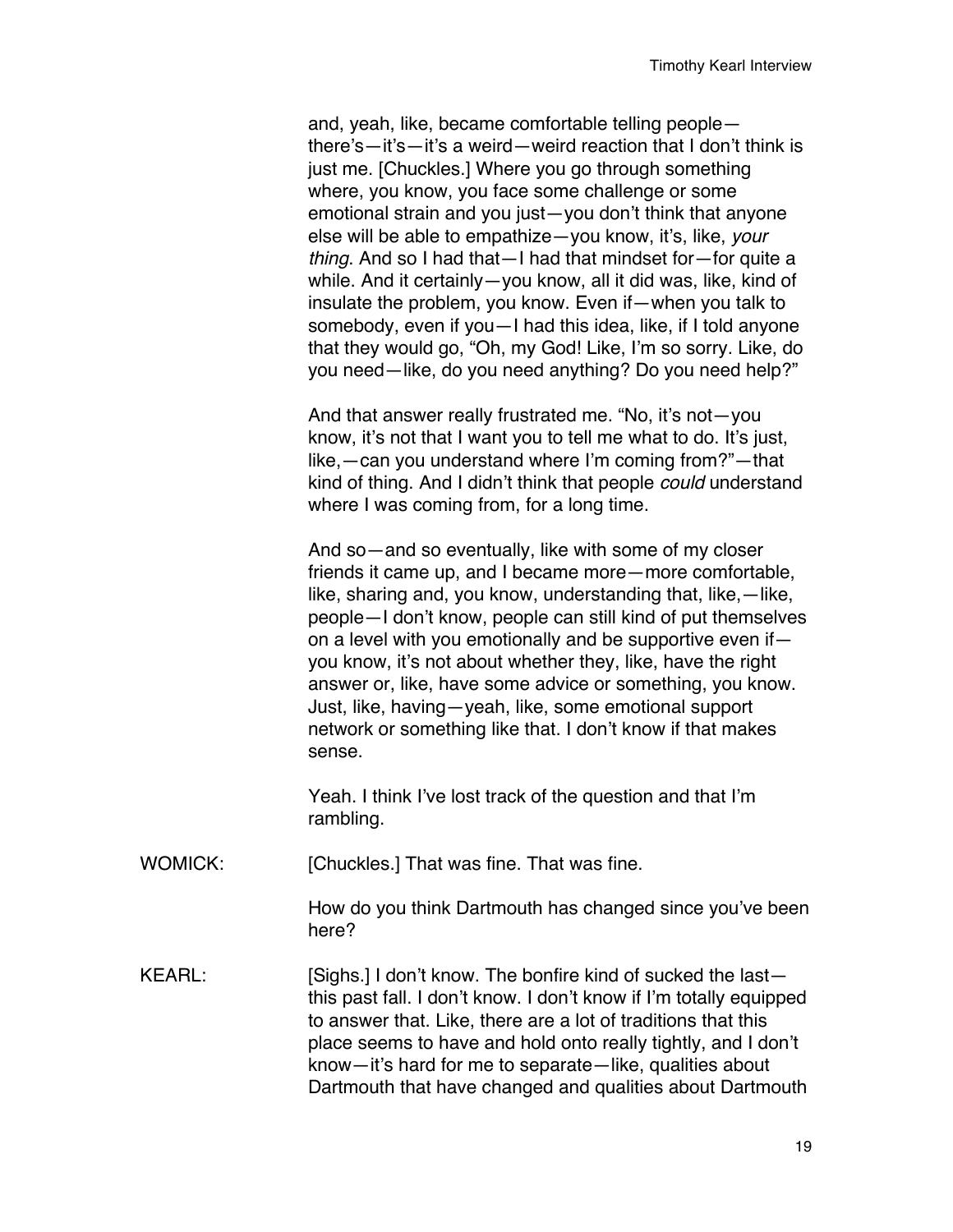that have sort of been there that I just noticed later. You know what I mean? It seems like—it seems like maybe there are more—there are more discussions going on about stuff like sexual assault on campus. That's like one thing that comes to mind. But, again, maybe I just wasn't—you know, I wasn't paying attention to those conversations when I was a freshman or sophomore or something.

But maybe—you know, maybe the sort of like immunity like, the Greek system immunities is somehow trying to be addressed or dismantled. But, I don't know, new president coming in. Who knows how it's going to be handled? But that seemed like at least a direction things were going when Jim Kim stepped down. Like, all the new policies were put in place.

But, like, grand scheme? I don't really know. I don't think I could pick out the—pick out the trends very well.

- WOMICK: It's a big question.
- KEARL: Yeah.
- WOMICK: So moving forward for you, with graduation coming up, what do you see as your relationship with Dartmouth after that being?
- KEARL: Honestly, not a very big one with the college, itself. You know, a handful of people—more than a handful. You know, there are plenty of people who—you know, have already graduated, graduating with me, who are younger, that I am you know, that I'm, like, bonded with, and that won't change. And, like, a lot of professors that have, like, really—really affected my experience here and really made me sort of invest myself in my education—so, like, those relationships I'll maintain. But, I don't know, with the college, like, as an alum or something, I don't see myself as having much of, like an alum identity, like, with a capital A—you know, like back on the weekends or, like, big—like, a big presence, you know, ten years down the line on, like, you know, like, at the bonfire for, like, the  $2027<sup>th</sup>$  or whatever. [Laughs.]

But, yeah. I mean, it depends on—like, what—maybe Dartmouth for me—the big takeaway has been just those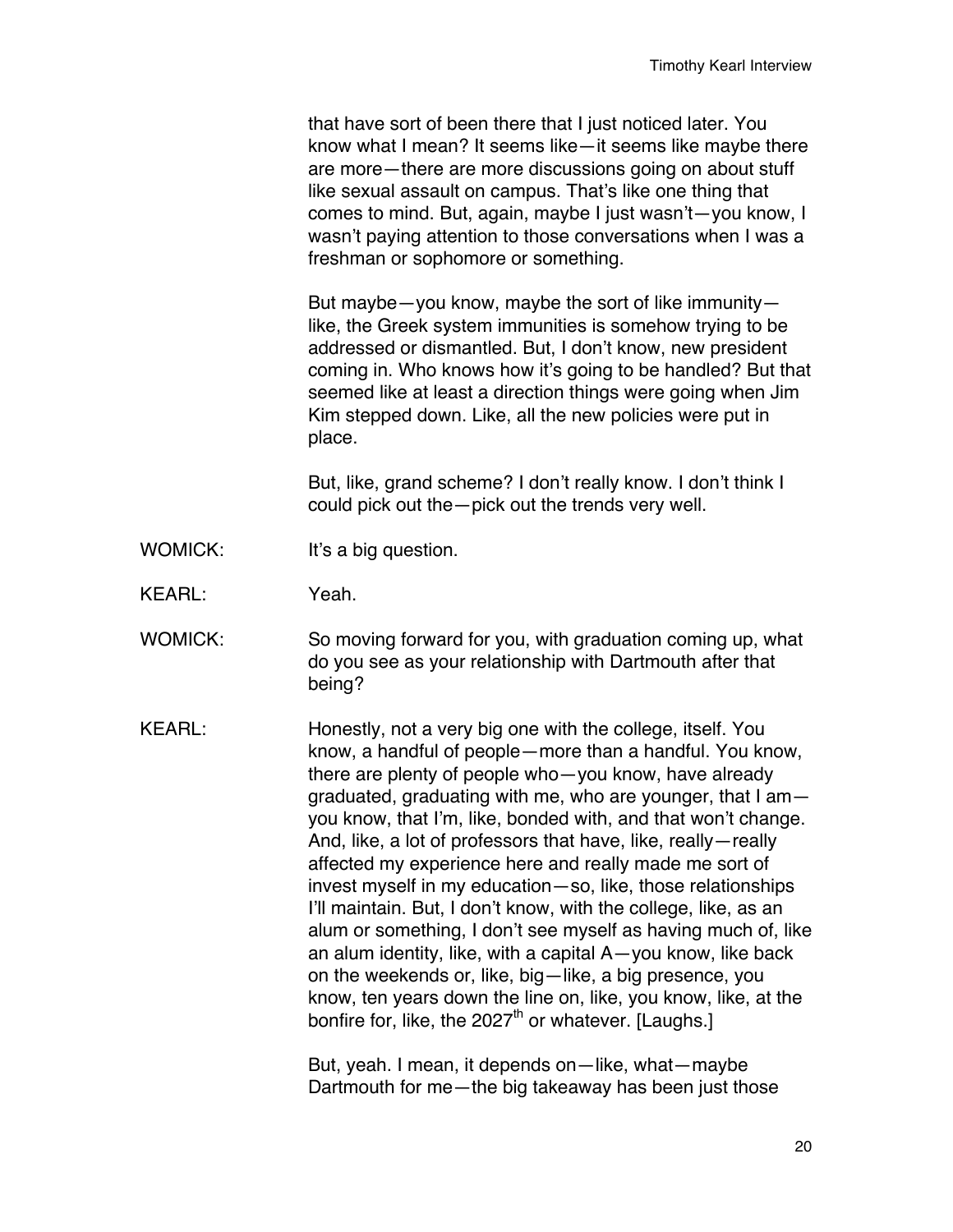relationships—you know, sort of the friendships that I've made and, you know, the connections with students and faculty. Like, those—that's what really Dartmouth has amounted to for me. And so if you look at it that way, yeah, my relationship I think will be strong. Like, those things are really important, and I value them a lot and don't intend on—I don't intend to, you know, kind of let them—like, let them slip by or, you know, forget about them or something like that.

But if you want, like, *the* college—I don't know. Not a very strong connection for me, just the fact of the matter, I guess.

- WOMICK: Yeah. So I think we've covered almost all of the questions on here. Is there anything that I haven't asked about or that you would like to talk about that we haven't covered?
- KEARL: Oh, man! I didn't know I had time for—[Sighs.] Do you field questions?
- WOMICK: [Laughs.] We can after the recorder is off.
- KEARL: [Laughs.] Man! No, I don't—I don't want to rant. I think that my experience here has maybe been atypical. Maybe a lot of people say that, so maybe it's not [chuckles]—whatever. Yeah, I think my experience here has maybe been atypical, and I've, like, tried on a lot of different things that didn't fit or that I didn't like. And, like, now, kind of like at the end of it, I really, like, cherish the relationships that I've made with a lot of people here. And there's space for you to *make it* into something that fits. There's, like, there's space for you to you know, like you appropriate Dartmouth to kind of suit your needs. That's been—that's been my takeaway, so I—yeah, I'm just gonna ramble. I don't know. [Laughs.] There's no good content left to come, I guess.
- WOMICK: What advice would you give to someone just coming into Dartmouth?
- KEARL: [Sighs.] Oh, man! What advice would I give? Okay, so, I'm, like, doing this—it's, like, this first-year peer mentor program, and this guy, Colby Ye ['16]—he's awesome. He's a freshman. When I met him in the fall, he was, like, clearly really, really intelligent, really motivated, which, you know, you can find just about anywhere you look around here. But